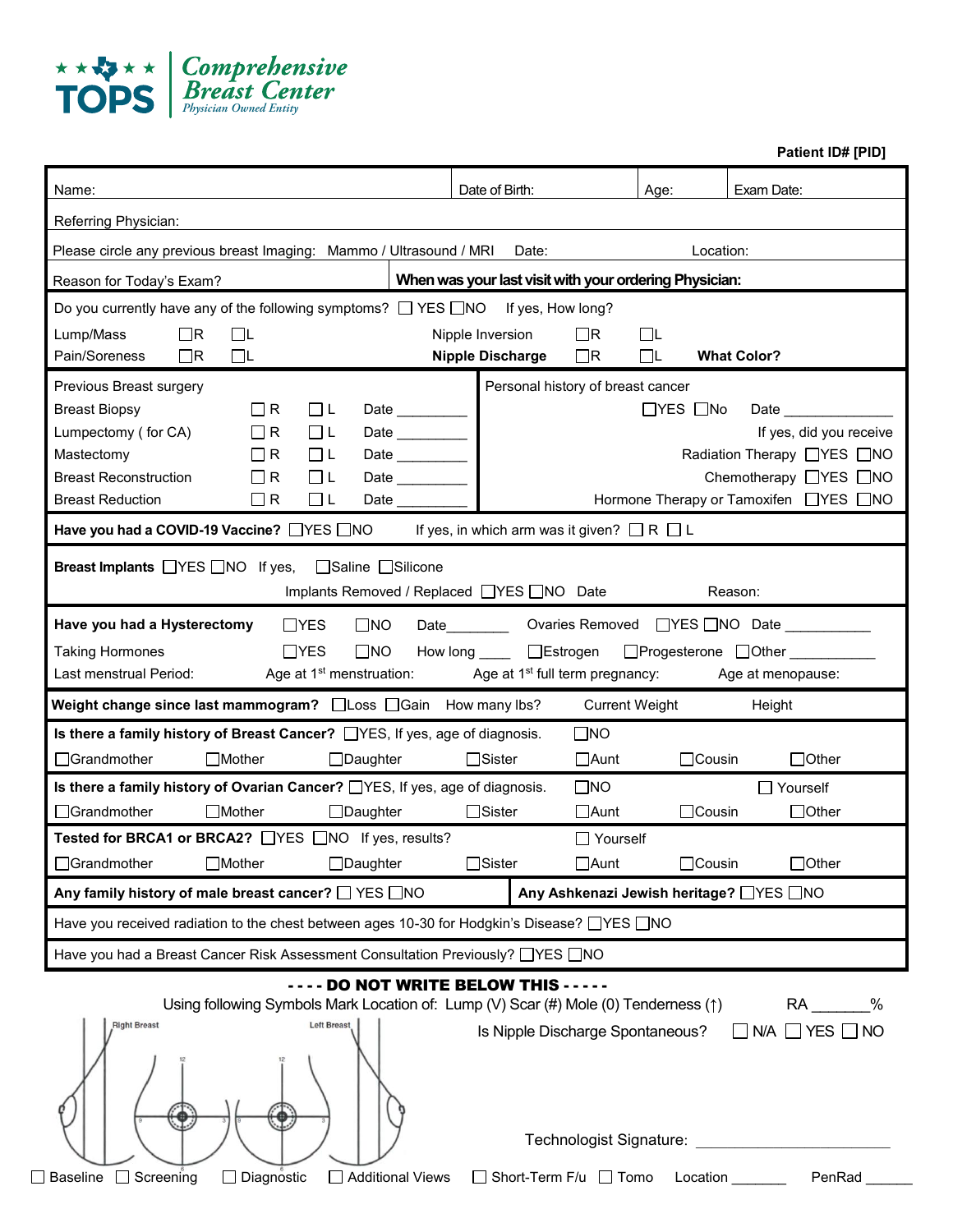# **Verify that all information is correct and make changes as needed.**

| Name:                      | Age:                           | Sex:                    | Exam Date:      |
|----------------------------|--------------------------------|-------------------------|-----------------|
|                            |                                |                         |                 |
| Date of Birth:             | Marital Status:                |                         | Patient's Race: |
| Address:                   |                                |                         |                 |
|                            |                                |                         |                 |
| Social Security:           | E-mail: [email]                |                         |                 |
|                            |                                |                         |                 |
| Home #:                    | Work #:                        |                         | Cell #:         |
| Referring Physician:       |                                |                         |                 |
| Primary Subscriber Name:   |                                | Primary Subscriber DOB: |                 |
| Relation to Subscriber:    | Primary Subscriber's Employer: |                         |                 |
|                            |                                |                         |                 |
| Primary Insurance Company: |                                |                         |                 |
|                            |                                |                         |                 |
| Insurance Phone#:          | ID #:                          |                         | Group #:        |
| Secondary Insurance:       |                                |                         |                 |

I attest that the above information is correct to the best of my knowledge.

Patient or Authorized Representative Date **Date Relation to Patient** 

Witness Date



**Patient Insurance**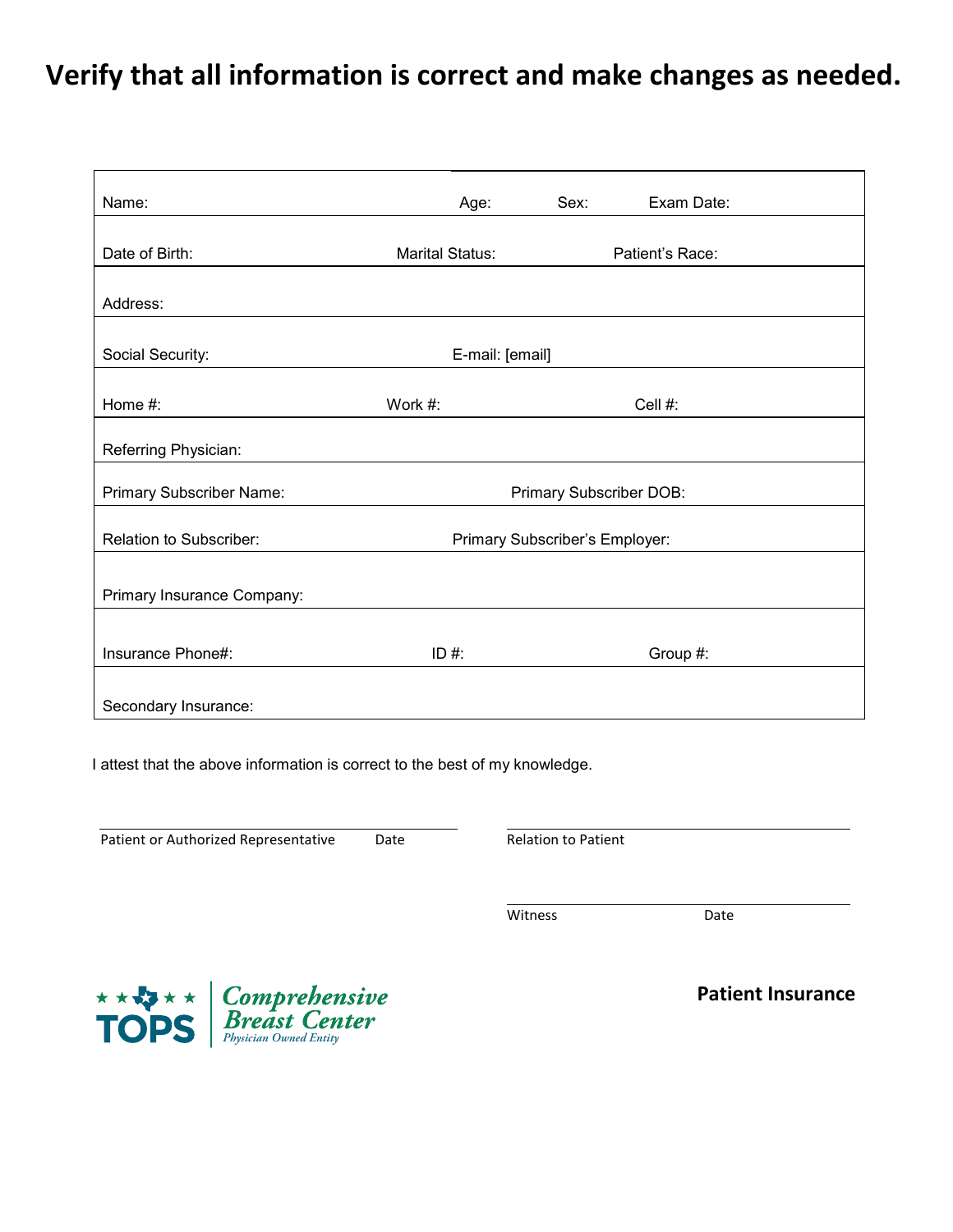

*FACILITY ACKNOWLEDGEMENT*

I understand that TOPS Comprehensive Breast Center is a department of TOPS Surgical Specialty Hospital, a physician owned facility. I also acknowledge that I have the right to choose the provider of my healthcare services and I have chosen TOPS.

# *AGREEMENT*

The undersigned agrees, whether he/she signs as agent or a patient, that in consideration of the services to be rendered to the patient, he/she hereby is responsible for paying facility co-payments, deductibles, estimated facility coinsurance amounts, and any balance deemed not to be a covered benefit of the insurance policy. Monthly statements will be sent to guarantors for patient balances. Acceptable means of payment are cash, money order, cashier's check, credit card, or personal check. Self-pay procedures must be paid in full prior to services.

Initials \_\_\_\_\_\_\_\_\_\_\_\_

# *ASSIGNMENT OF INSURANCE BENEFITS* **&** *AUTHORIZATON* **TO** *RELEASE INFORMATION*

In consideration of services rendered, I hereby transfer and assign to the hospital and/or physicians indicated all rights, title and interest in any payment due me for services described as provided in the stated policy or policies of insurance.

I have presented my insurance card and photo identification and assign all right to payment due me for medical and/or surgical services under said policies to TOPS Surgical Specialty Hospital, **radiologists, pathological services.** I recognize the above physicians are independent contractors who **will generate separate bills for their respective services.** TOPS Surgical Specialty Hospital provides cost estimates and generates bills for the facility portion only. I understand I am financially responsible for the above physician's service.

TOPS Surgical Specialty Hospital files primary and secondary insurance claims for patients who are not scheduled as selfpay. I authorize the hospital and/or physicians indicated above to release medical information about me as may be necessary *Physician Owned Entity* for the completion of my insurance claims for this occasion of service to any insurance carrier, health or hospital plan.

Initials \_\_\_\_\_\_\_\_\_\_\_\_

### *INSURANCE*

I have been informed that some insurance carriers will only pay for one screening mammogram every 365 calendar days. I am aware that any diagnostic studies may be subject to my deductible and/or not covered by my insurance policy. This includes screening mammograms that turn into diagnostic mammograms.

Initials \_\_\_\_\_\_\_\_\_\_\_\_

#### *MEDICARE PAYMENTS*

Patient's Certification, (Authorization to Release Information, and Payment Request) I certify that the information given by me in applying for payment under Title XVIII of the Social Security Act is correct. I authorize any holder of medical or other information about me to release to the Social Security Administration or its intermediaries or carriers any information needed for this or a related Medicare claim. I request that payment of authorized benefits be made on my behalf.

Initials \_\_\_\_\_\_\_\_\_\_\_\_

#### *PATIENT BILL OF RIGHTS*

I understand that I also can receive a copy of the Patient Bill of Rights and Responsibilities.

Initials \_\_\_\_\_\_\_\_\_\_\_\_

Initials \_\_\_\_\_\_\_\_\_\_\_\_

**Comprehensive Breast Center Compared Entity** Physician Owned Entity *Physician Owned Entity*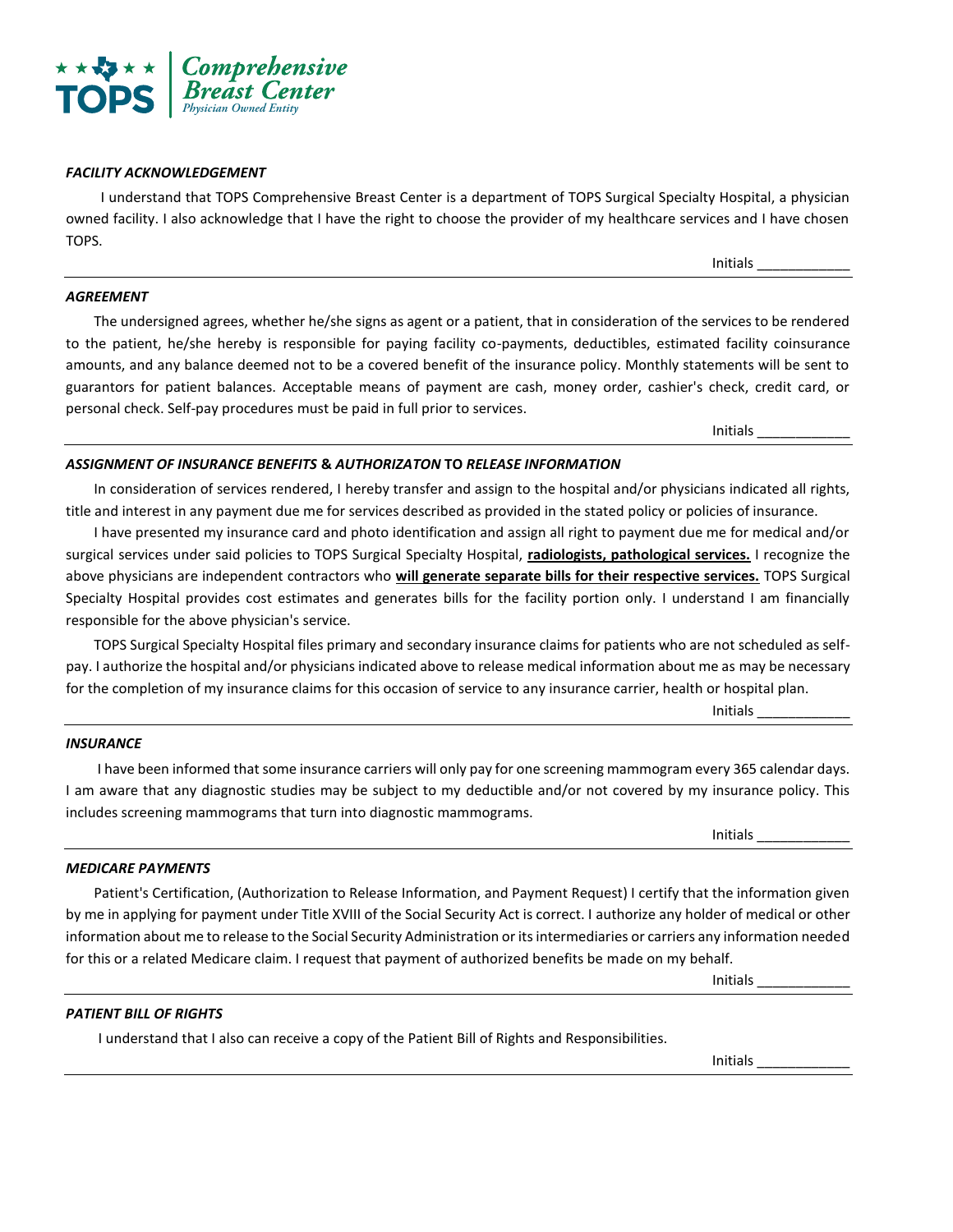

# *CONSENT FOR IMAGING.*

I authorize the performance of imaging which the ordering physician and/or radiologist deem necessary in the course of my examination and treatment. I understand that it is my responsibility to contact my physician for results.

Initials \_\_\_\_\_\_\_\_\_\_\_\_

# *POSSIBILITY OF PREGNANCY*

Radiation can be harmful to a developing fetus. If there is any possibility that you are pregnant, this exam must be discussed with your physician and possibly rescheduled.

Please **initial** the correct statement I am NOT pregnant \_\_\_\_\_\_\_\_\_. I could possibly be pregnant \_\_\_\_\_\_\_\_\_\_.

Last menstrual period \_\_\_\_\_\_\_\_

# *IMPLANTS*

The presence of an implant poses a special situation for mammographic technique and interpretation since a portion of the breast tissue may be obscured by the implant. In addition, implants are subject to complications such as the possibility of rupture, leakage, or displacement during compression. Even though these complications are not common, you as a patient need to know that they can occur.

Please **initial** the correct statement I do NOT have breast implants \_\_\_\_\_\_\_\_\_. I do have breast implants \_\_\_\_

### *RISK ASSESMENT*

I acknowledge that questions related to family history and risk factors may be obtained and used to calculate my individual risk of breast cancer.

### *NEEDLE STICK Physician Owned Entity*

If an employee or physician has had an accidental needle stick or mucous membrane exposure of my blood or body fluid, I consent to the withdrawal of a blood sample for (included but not limited to) HIV (AIDS), Hepatitis C. I understand the blood test(s) will be done. I understand my test(s) results will be kept confidential to the full extent required by law. If this test is required due to accidental needle stick – not pre-surgical testing - there will be no further cost to me for this –these blood test(s).

Initials \_\_\_\_\_\_\_\_\_\_\_\_

Initials \_\_\_\_\_\_\_\_\_\_\_\_

*PATIENT SIGNATURE DATE OF BIRTH TODAY'S DATE*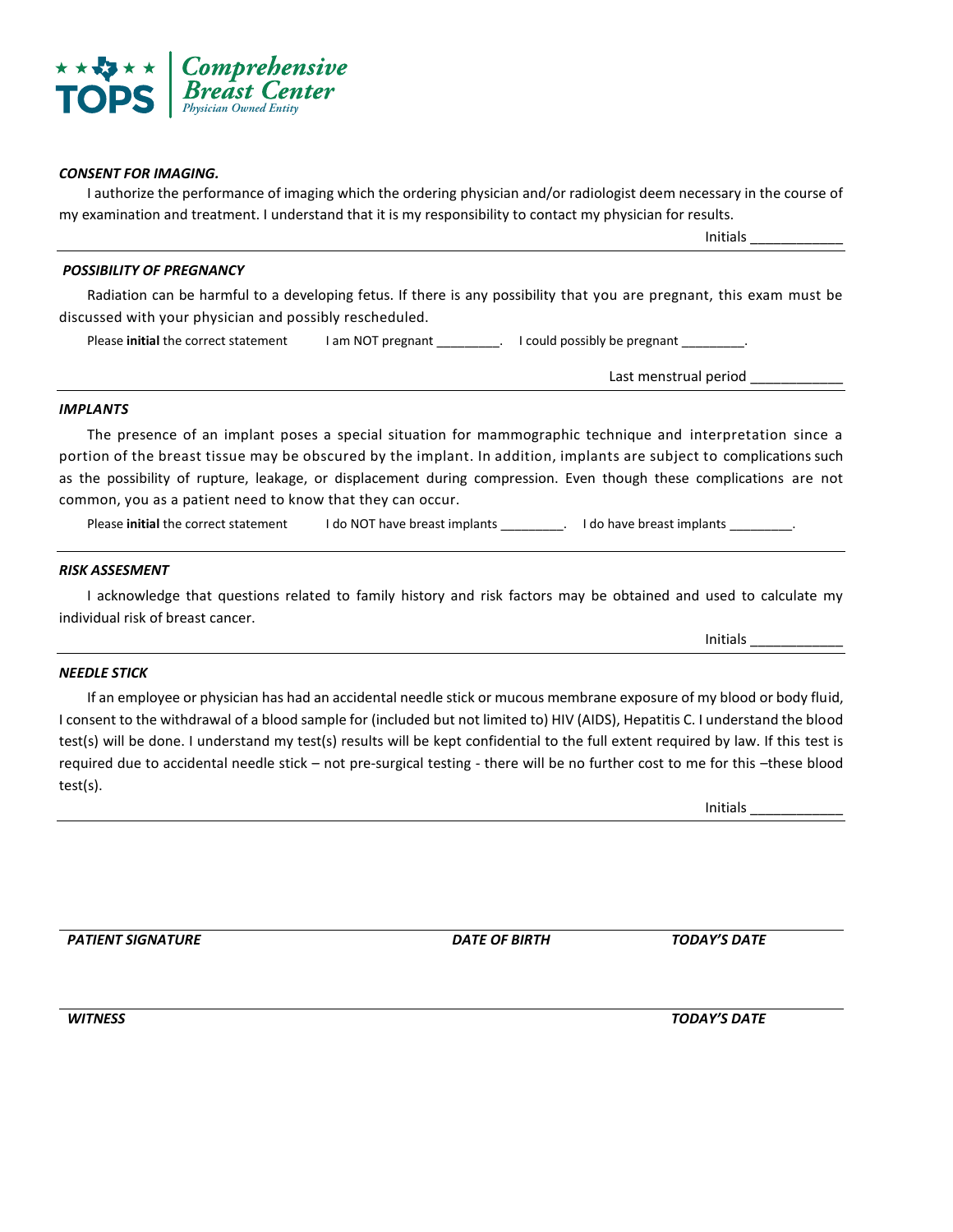# **Patient's Communication Preferences Regarding their PHI**

#### *Telephone Communication Preferences*

| Home $#$<br>$\begin{array}{cccccccccccccc} \multicolumn{2}{c}{} & \multicolumn{2}{c}{} & \multicolumn{2}{c}{} & \multicolumn{2}{c}{} & \multicolumn{2}{c}{} & \multicolumn{2}{c}{} & \multicolumn{2}{c}{} & \multicolumn{2}{c}{} & \multicolumn{2}{c}{} & \multicolumn{2}{c}{} & \multicolumn{2}{c}{} & \multicolumn{2}{c}{} & \multicolumn{2}{c}{} & \multicolumn{2}{c}{} & \multicolumn{2}{c}{} & \multicolumn{2}{c}{} & \multicolumn{2}{c}{} & \multicolumn{2}{c}{} & \multicolumn{2}{c}{} & \$ |  |
|----------------------------------------------------------------------------------------------------------------------------------------------------------------------------------------------------------------------------------------------------------------------------------------------------------------------------------------------------------------------------------------------------------------------------------------------------------------------------------------------------|--|
| Work #                                                                                                                                                                                                                                                                                                                                                                                                                                                                                             |  |
| Mobile # <u>_______________________________</u>                                                                                                                                                                                                                                                                                                                                                                                                                                                    |  |
| Other<br><u> 1989 - John Stone, amerikansk politiker (</u>                                                                                                                                                                                                                                                                                                                                                                                                                                         |  |
| Email Address                                                                                                                                                                                                                                                                                                                                                                                                                                                                                      |  |

| Patient Name: |  |
|---------------|--|
|               |  |

Date of Birth:

Exam Date:

**In order to best serve our patients and communicate regarding their services and financial obligations we will use all methods of communication provided to expedite those needs.** By providing the information above I agree that TOPS Surgical Specialty Hospital and TOPS Comprehensive Breast Center, its legal agents, or affiliates may use the telephone numbers provided to send me a text notification, call using a pre-recorded/artificial voice message through the use of an automated dialing service or leave a voice message on an answering device. If an email address has been provided, TOPS Surgical Specialty Hospital and TOPS Comprehensive Breast Center, its legal agents, or affiliates may contact me with an email notification regarding my care, our services, or my financial obligation.

I recognize that text messaging is not a completely secure means of communication because these messages can be accessed improperly while in storage or intercepted during transmission. The text messages you receive may contain your personal information. If you would like us to contact you by text message please sign this consent below. If you consent to receiving text messages you also agree to promptly update TOPS Surgical Specialty Hospital and TOPS Comprehensive Breast Center when your mobile phone number changes. You are not required to authorize the use of text messaging and a decision not to sign this portion of the authorization will not affect your health care in any way.

Patient's Signature for consent to text message.

#### *Mail Communication Preferences*

May we send mail to your home address? (**If no, please provide an alternate mailing address below**.)

*Other than you, your insurance company, and health care providers involved in your care, whom can we talk with about your health care information? (Check all that apply)*

| Name:  |           |                                                                                 | <b>Telephone</b> |  |
|--------|-----------|---------------------------------------------------------------------------------|------------------|--|
| $\Box$ | Spouse    | the contract of the contract of the contract of the contract of the contract of |                  |  |
| $\Box$ | Caretaker | <u> 1980 - Andrea Station (b. 1980)</u>                                         |                  |  |
|        | Child     |                                                                                 |                  |  |
|        | Parent    |                                                                                 |                  |  |
|        | Other     |                                                                                 |                  |  |

**I acknowledge that I have been given the opportunity to request restrictions on use and/or disclosure of my protected health information.**

**I acknowledge that I have been given the opportunity to request alternative means of communication of my protected health information.**

**Patient or Personal Representative Signature Community Contracts Contracts Contracts Date** 

**Printed Name Relationship to Patient Relationship to Patient**